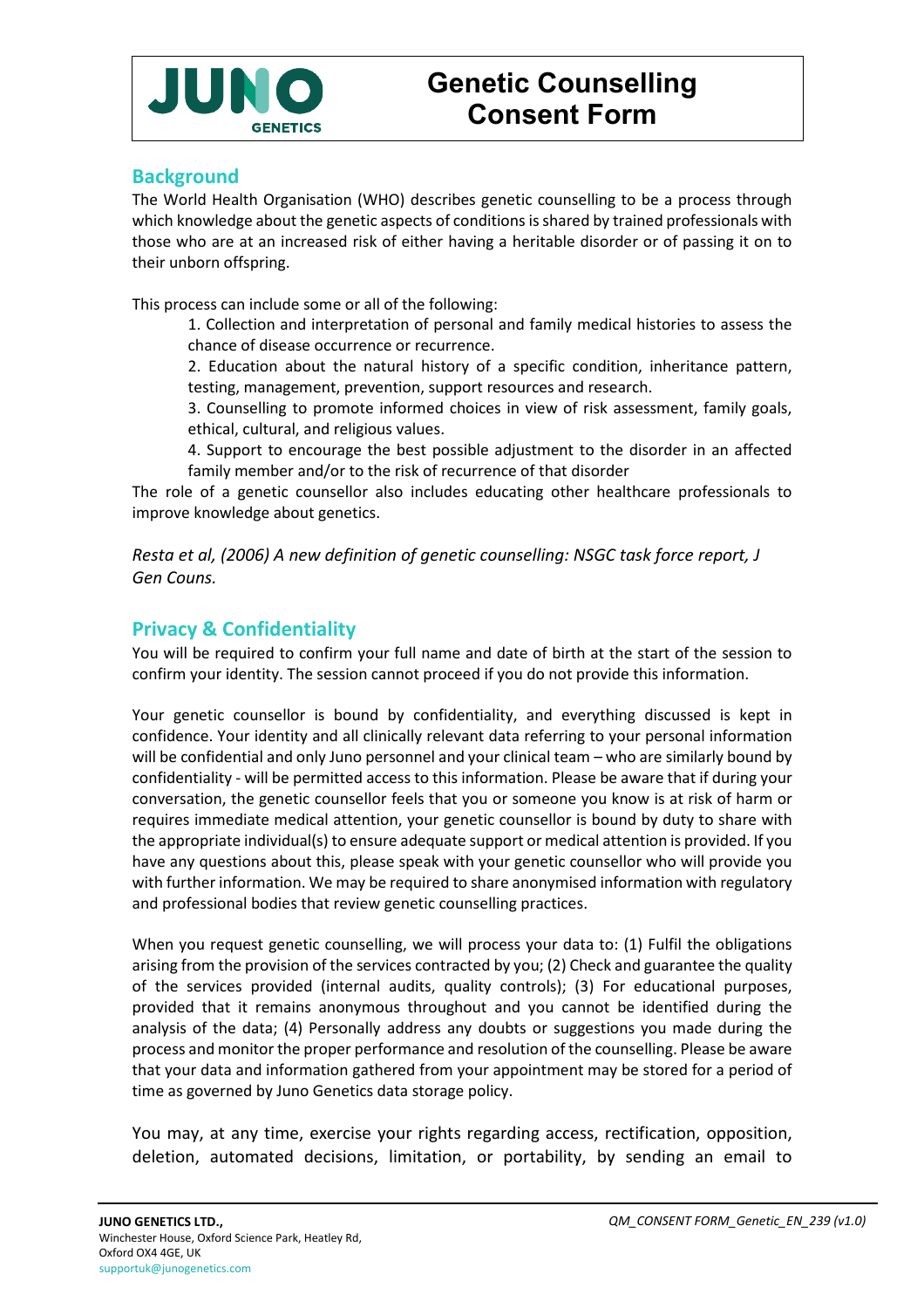

support@junogenetis.com including a copy of a nationally recognised identification document as proof of your identity such as a passport or photo driving licence.

### **General Information**

During the booking process you may be sent a family history questionnaire which you will be asked to kindly complete to the best of your knowledge. If you have any additional documentation, reports, or information that you think may be helpful for the genetic counsellor to review, please feel free to contact our team at falak.arshad@junogenetics.com

You will be informed of the duration of your counselling session during the booking process. This is the maximum duration of your session although it may be shorter. Additional sessions or extensions can be booked separately. Should your counselling session seem likely to overrun, your genetic counsellor will highlight this point and discuss the options moving forward.

Your genetic counsellor will be present in the session at the agreed start time and the allocated time for your session will begin at this point. The session cannot be extended if you are late. If you do not attend the session within 10 minutes of your allocated start time; then this will be considered a cancellation without prior notice.

Your genetic counsellor may postpone and reschedule your session if they feel that you are overwhelmed by emotional pressure during the counselling session. If this is required, your genetic counsellor will likely provide you with a courtesy call to ensure you are safe, well and feeling able to reschedule a second appointment. For genetic counselling appointments where more than one person is required, all persons must be present for counselling to commence. If you are unsure about whether this applies to you, please contact our customer support team (support@junogenetics.com) who will be happy to clarify.

### **Online genetic counselling sessions**

Your genetic counselling session will use the secure Teams platform. Your appointment will be scheduled with advance notice which will enable you time to download and/or set up the free Teams platform on your smartphone/tablet or device ahead of your appointment. It is your responsibility to ensure that you have set up the platform correctly and your microphone and camera are functioning correctly. You may contact our customer support team with any questions if you are experiencing any difficulties.

We strongly recommend that you receive counselling in a comfortable, private environment. It is your responsibility to ensure that you are in a suitable location to discuss personal information. If you are unable to identify a safe, private environment for the appointment, please do let our team know and we will reschedule your appointment for another more suitable time. We recommend you prepare in advance a hot drink or have access to drinking water during the call.

In the unlikely event that either you or your counsellor experience technical problems during an online session, your counsellor will contact you on the phone number you have provided to decide how to continue. If you do not receive this call, then you should e-mail our genetic counselling team at falak.arshad@junogenetics.com.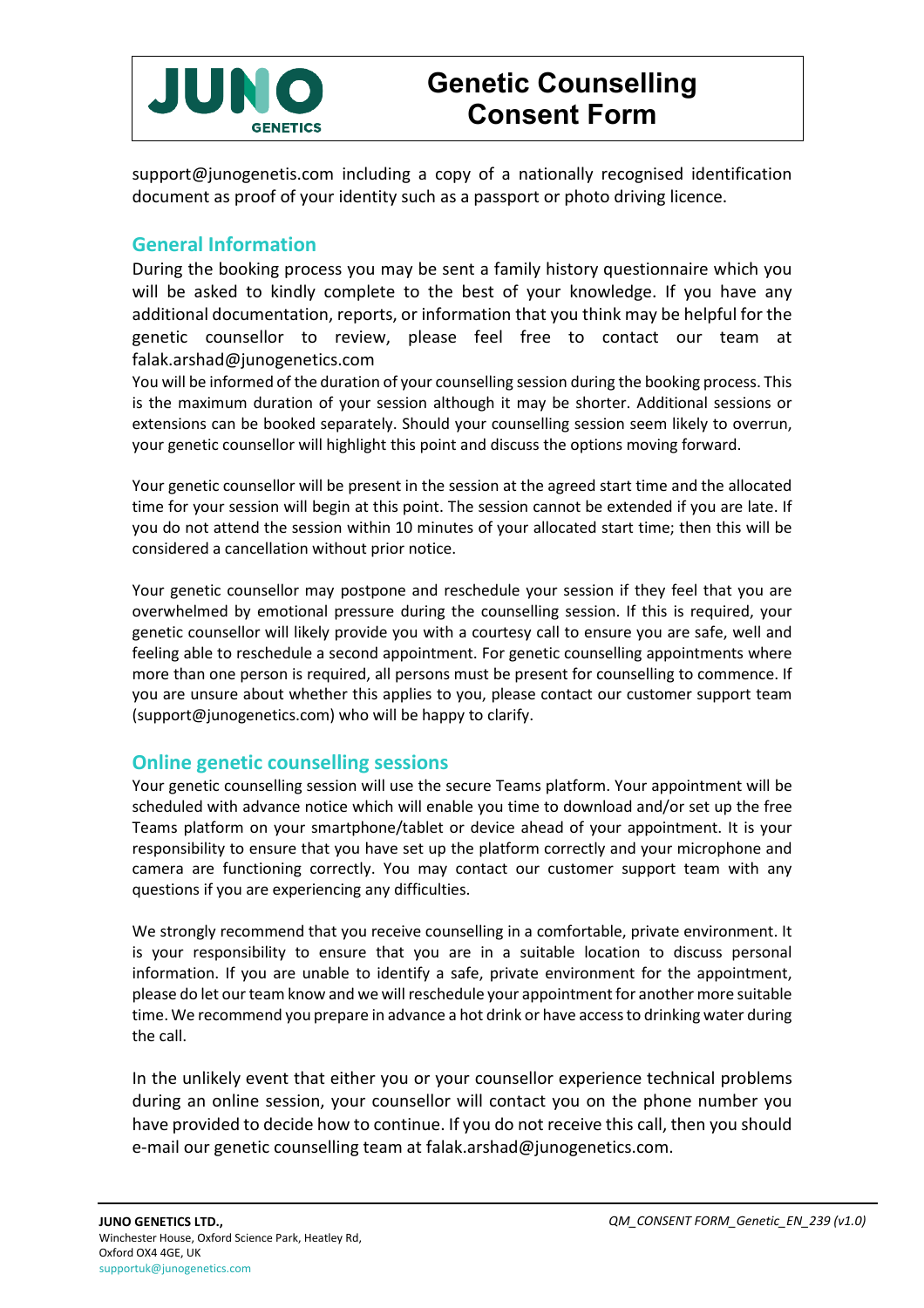

# **Genetic Counselling Consent Form**

If unforeseen circumstances require your counsellor to cancel the session, then you will be contacted as soon as possible to reschedule your session. Please be reassured that our genetic counsellor(s) understand that this may be a period of time where you are keen to proceed as quickly as possible and therefore will be working to speak to you as quickly as possible if this is required. If you do not hear from our genetic counselling or customer support team to reschedule this appointment, please feel free to contact our customer support team on +44 203 743 1944 who will be happy to provide you with an update.

Online genetic counselling will only be offered to individuals who are over the age of 18. If small children or vulnerable adults are present during the appointment it is your responsibility to assess whether the information discussed during your appointment is appropriate to be discussed in their presence. If your genetic counsellor feels that you are overwhelmed with the information with the presence of other individuals in the vicinity, it is at your genetic counsellor's discretion to stop and reschedule your appointment.

#### **Interpreter service**

If you require an interpreter for your appointment, in the first instance, please liaise with your clinic/hospital to support you in arranging this for your scheduled day and time.

It is your responsibility to ensure that the interpreter company/service you use is able to effectively translate to and from English for the full duration of the appointment which will involve translating complex medical and genetic concepts. If you are unsure about whether the interpreter service can translate medical terminology, please contact the company directly for clarification.

If an interpreter is arranged for the appointment, please let your genetic counsellor know by emailing the team at falak.arshad@junogenetics.com Once your appointment has been booked with our team, your genetic counsellor will provide you with another opportunity to confirm that you are happy for the individual(s) to attend the session and the interpreter will be required to confirm their full name and the company they work for prior to the session commencing.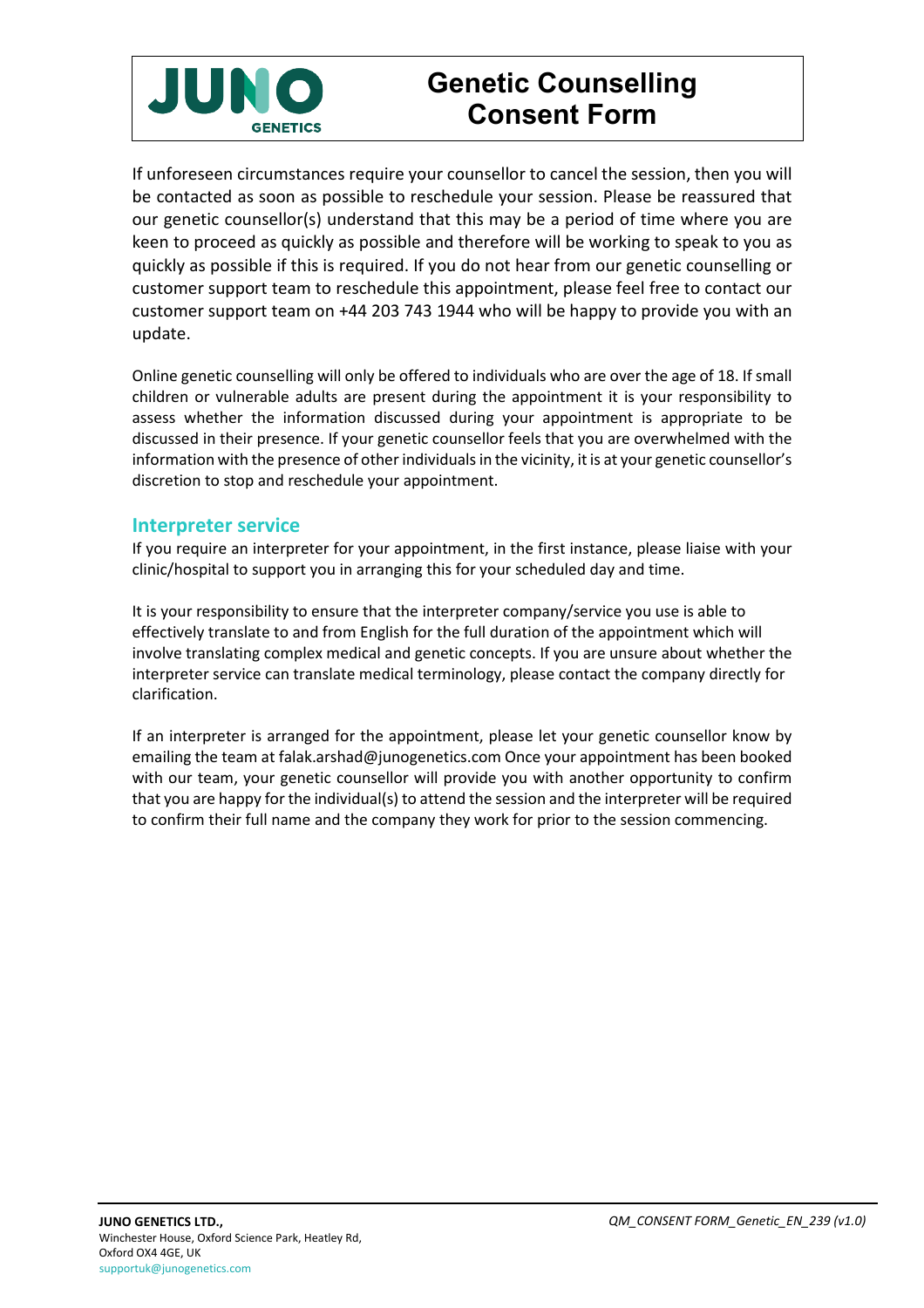

# **Cancellation policy**

A minimum of 24 hours' written notice is required for re-scheduling or cancelling an appointment. If you need to reschedule or cancel your appointment, please write to our genetic counselling team at: falak.arshad@junognetics.com. Rescheduling/cancellation requests within less than 24 hours of your booked session will not be accepted and the session will be charged at full price.

# **Consent to share information**

In some instances, information collected from a genetic counselling appointment may support other relative(s) who are referred to Juno Genetics genetic counselling services. If your relative(s) or their General Practitioner (GP) would benefit from having access to information collected from your appointment, would you consent to the genetic counsellor sharing this information? This may include but is not restricted to collection and exploration of the family medical history.

 $\Box$  Yes  $\Box$  No